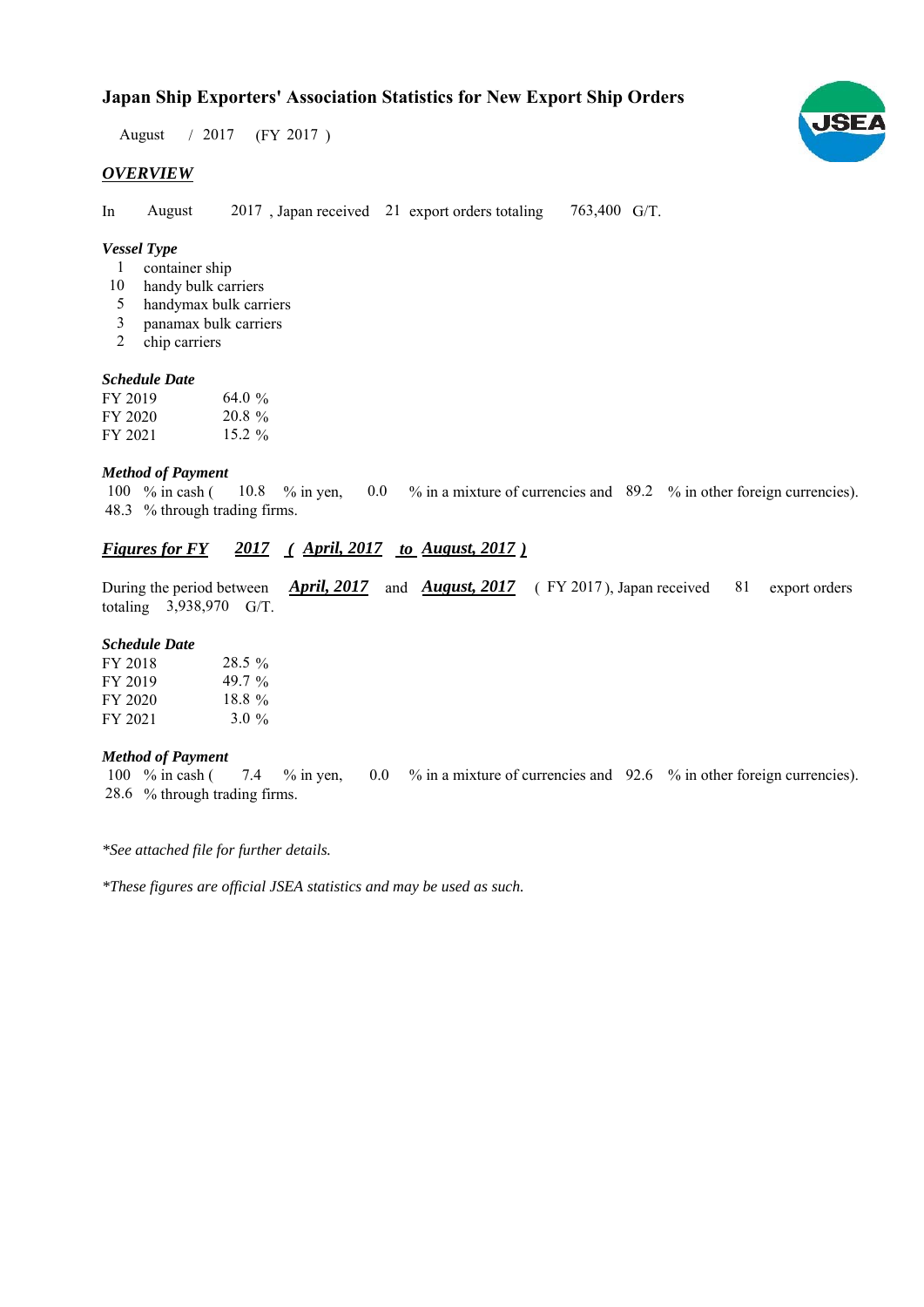## New Export Orders Placed in August 2017 (FY 2017) Based on Fiscal Year

| 0.0111100010011001111 |     |                  |                 |            |     |          |           |           |     |           |                |             |     |                  |     |                  |
|-----------------------|-----|------------------|-----------------|------------|-----|----------|-----------|-----------|-----|-----------|----------------|-------------|-----|------------------|-----|------------------|
| Description           |     | Apr 16 to Mar 17 |                 | April 2017 |     | May 2017 |           | June 2017 |     | July 2017 |                | August 2017 |     | Apr 17 to Aug 17 |     | Jan 17 to Aug 17 |
|                       | No. | G/T              | No.             | G/T        | No. | G/T      | No.       | G/T       | No. | G/T       | N <sub>o</sub> | G/T         | No. | G/T              | No. | G/T              |
| General Cargos        |     | 230.000ll        |                 | 305,000    |     |          |           |           |     |           |                | 151,000     |     | 456,000          |     | 686,000          |
| <b>Bulk Carriers</b>  | 63  | 2,834,650        | 13 <sub>1</sub> | 479,900    |     | 326,050  | <b>16</b> | 800,620   | 13  | 449,500   | <b>20</b>      | 612,400     |     | 2,668,470        | 95  | 3,878,370        |
| Tankers               | 27  | 1,728,159        |                 | 63,500     |     |          |           | 208,300   |     | 542,700   |                |             |     | 814,500          | 19  | 1,736,660        |
| Combined Carriers     |     |                  |                 |            |     |          |           |           |     |           |                |             |     |                  |     |                  |
| Others                |     |                  |                 |            |     |          |           |           |     |           |                |             |     |                  |     |                  |
| Total                 | 95  | 4,792,809        | 16I             | 848,400    |     | 326,050  | 18        | .008.920  |     | 992,200   | 21             | 763,400     | 81  | 3,938,970        | 122 | 6,301,030        |
| FY 2017 / FY 2016 (%) |     | $*23.8$          |                 | 323.4      |     | 112.3    |           | 620.1     |     | 327.1     |                | 275.4       |     | 303.9            |     | ** 244.1         |
| In CGT                |     | 2,002,825        |                 | 380,455    |     | 156,465  |           | 396,975   |     | 378,397   |                | 375,991     |     | 1,688,283        |     | 2,642,717        |

*Figures for shipbuilding orders of 500 G/T and over for export as steel vessels placed with JSEA members are covered.*

\*FY 2016/FY2015

\*\*Calendar Year 2017

JSEA (September 2017)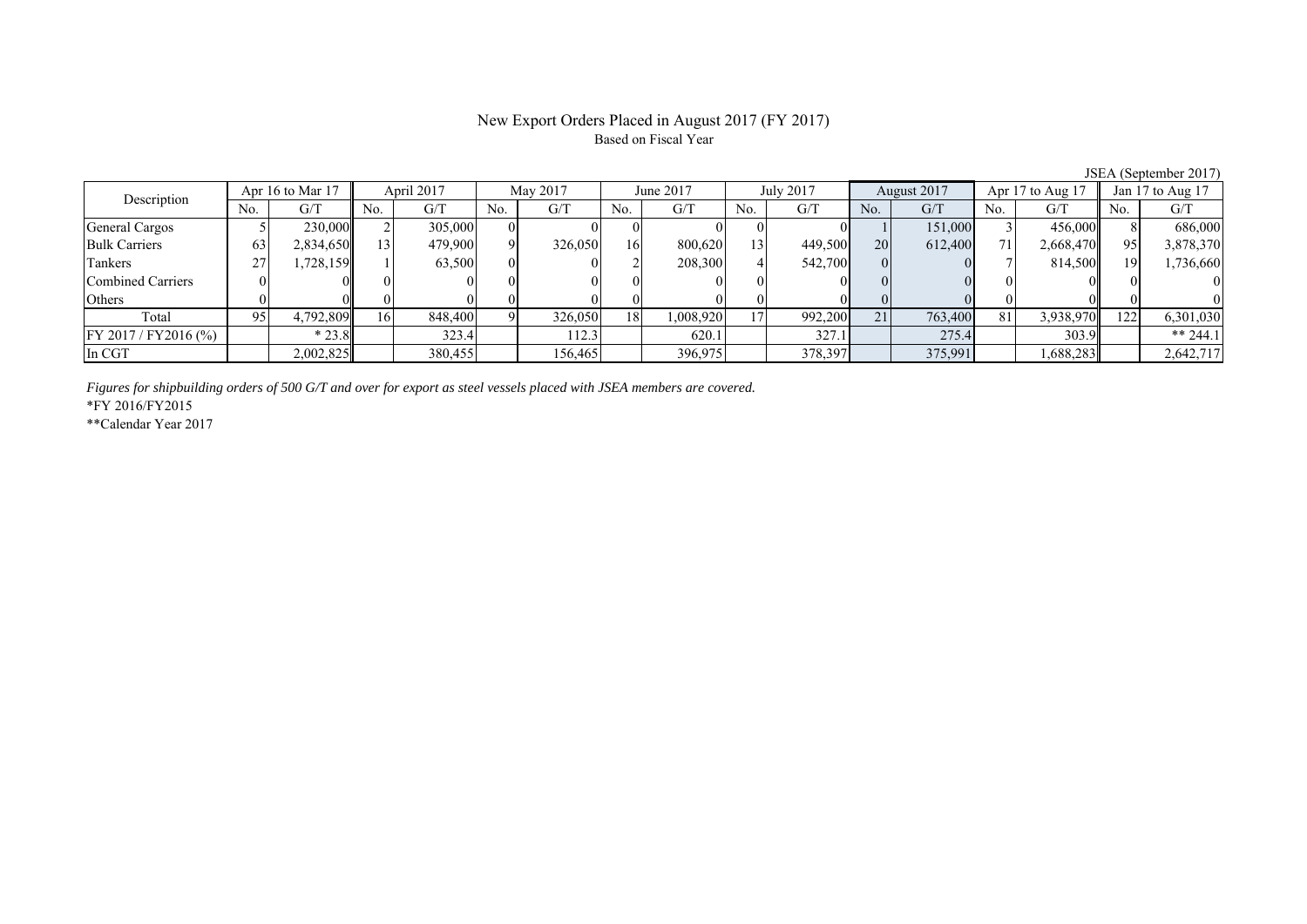## Export Ships Delivered in August 2017 (FY 2017) Based on Fiscal Year

| Description             |     | Apr 16 to Mar 17 |     | April 2017 |     | May 2017 |     | June 2017 |     | July 2017 |     | August 2017 |          | Apr 17 to Aug 17 |     | Jan 17 to Aug 17 |
|-------------------------|-----|------------------|-----|------------|-----|----------|-----|-----------|-----|-----------|-----|-------------|----------|------------------|-----|------------------|
|                         | No. | G/T              | No. | G/T        | No. | G/T      | No. | G/T       | No. | G/T       | No. | G/T         | No.      | G/T              | No. | G/T              |
| General Cargos          | 14' | 929,115          |     | 150,709    |     | 150.709  |     | 300,633   |     | 75,044    |     | 76,299      |          | 753,394          |     | ,129,299         |
| <b>Bulk Carriers</b>    | 223 | 8,589,607        |     | 453,866    | 10  | 439,096  |     | 571,522   | 19  | 725,780   | 11  | 425,262     |          | 2,615,526        | 157 | 5,863,824        |
| Tankers                 |     | 1,336,139        |     | 285,684    |     | 215,317  |     | 162.797   |     | 262,277   |     | 63,497      |          | 989,572          |     | 1,322,746        |
| Combined Carriers       |     |                  |     |            |     |          |     |           |     |           |     |             | $\Omega$ |                  |     |                  |
| Others                  |     | 20,637           |     |            |     | 125.572  |     |           |     |           |     |             |          | 125,572          |     | 146.209          |
| Total                   | 265 | 10,875,498       | 19  | 890,259    | 16  | 930,694  | 211 | .034,952  | 25  | 1,063,101 | 13  | 565,058     | 94       | 4,484,064        | 196 | 8,462,078        |
| $FY 2017 / FY 2016$ (%) |     | $*91.9$          |     | 106.4      |     | 97.2     |     | 97.4      |     | 178.0     |     | 93.0        |          | 110.4            |     | ** 95.9          |
| In CGT                  |     | 5,149,199        |     | 408,356    |     | 480,822  |     | 455,550   |     | 493,380   |     | 259,954     |          | 2,098,062        |     | 4,032,721        |

*Deliveries of new shipbuilding orders of 500 G/T and over for export as steel vessels placed with JSEA members are covered.*

\*FY 2016/FY2015

\*\*Calendar Year 2017

JSEA (September 2017)